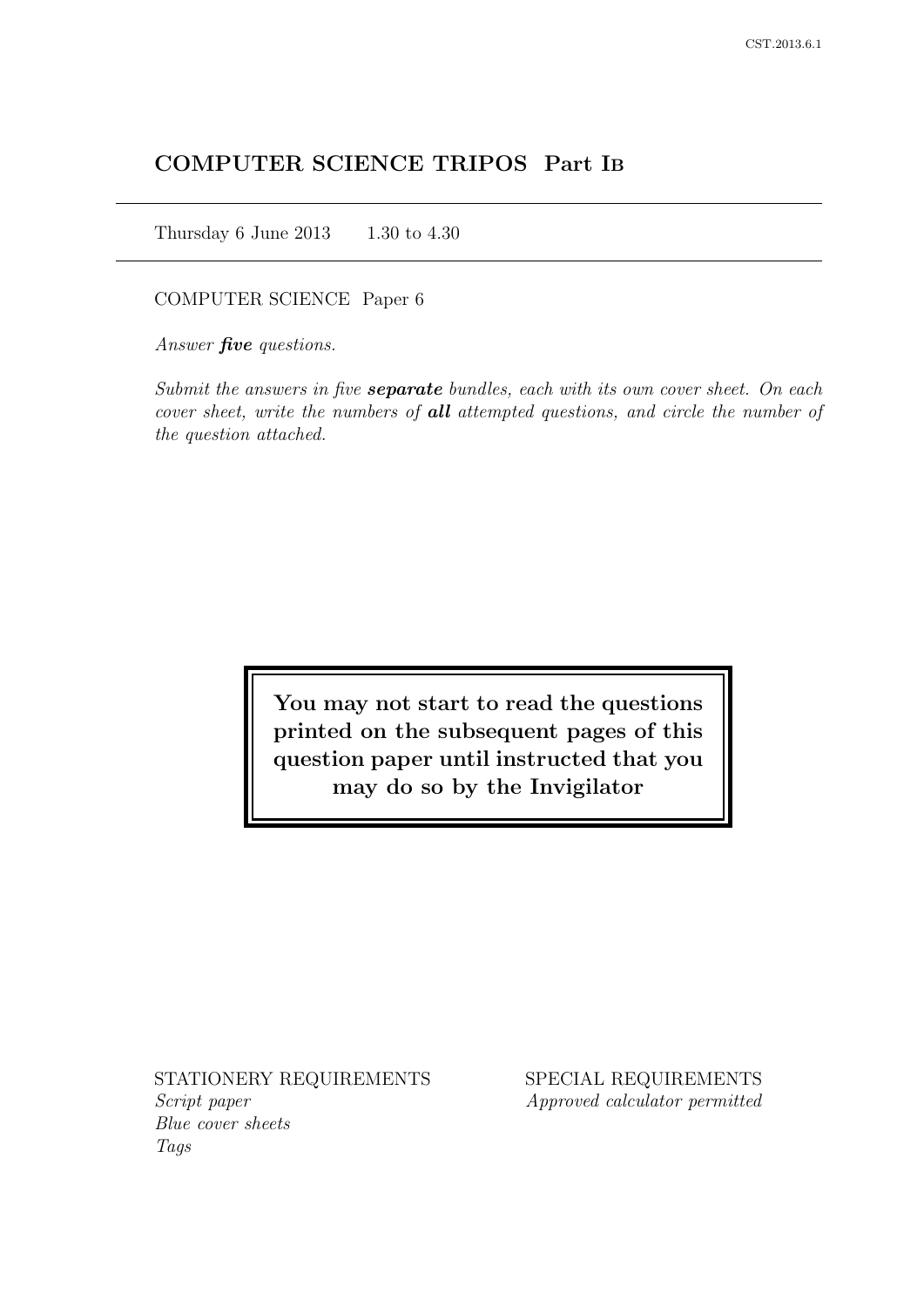### 1 Complexity Theory

Consider the following decision problems:

**Prime:** given a positive integer n written in binary, determine whether  $n$ is prime.

**Factor:** given positive integers  $n$  and  $k$ , written in binary, determine whether *n* has a factor *h* such that  $1 < h < k$ .

**Subset Sum:** given a collection of positive integers  $a_1, \ldots, a_l$  and t determine whether there is a set  $S \subseteq \{1, ..., l\}$  such that  $\sum_{i \in S} a_i = t$ .

- (a) For each of the three problems above and each of the complexity classes P, NP and co-NP, state what complexity classes the problem is in, with brief justification. [8 marks]
- (b) For each of the following statements, state whether it is true, false, or unknown. In each case, give justification for your answer and in the case where the truth of the statement is unknown, state any implications that might follow from it being true or false.
	- $(i)$  Prime is NP-complete.
	- $(ii)$  Factor is NP-complete.
	- $(iii)$  Since multiplication and factorization are inverses of each other, multiplication is a one-way function.
	- $(iv)$  Factor is in PSpace.

[3 marks each]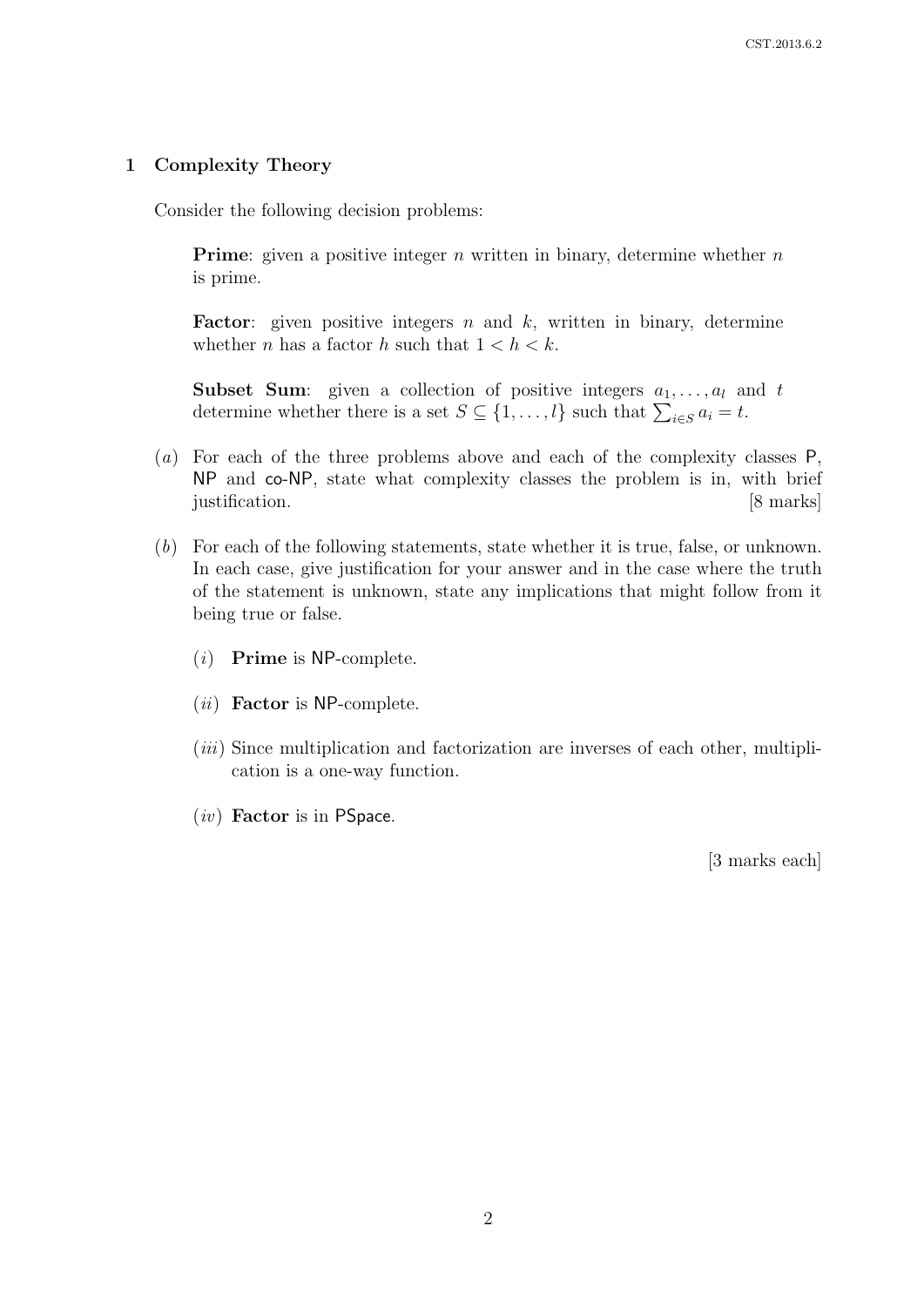# 2 Complexity Theory

- (a) State what it means for a graph  $G = (V, E)$  to be 3-colourable. [2 marks]
- (b) What is known about the complexity of deciding whether a given graph  $G$  is 3-colourable? [2 marks]
- (c) Given a graph  $G = (V, E)$  and a partial function  $\chi : V \hookrightarrow \{1, 2, 3\}$ , we define the graph  $G'$  by the following actions on  $G$ :
	- for each pair  $u, v \in V$  such that  $\chi(u)$  and  $\chi(v)$  are both defined and  $\chi(u) \neq \chi(v)$ , add an edge  $(u, v)$  to the graph; and
	- for each pair  $u, v \in V$  such that  $\chi(u)$  and  $\chi(v)$  are both defined and  $\chi(u) = \chi(v)$ , add new vertices  $w_1$  and  $w_2$  to the graph, along with the edges  $(w_1, w_2), (u, w_1), (u, w_2), (v, w_1)$  and  $(v, w_2)$ .

Prove that  $G'$  as constructed above is 3-colourable if, and only if, there is a valid 3-colouring of G that extends the partial function  $\chi$ . [6 marks]

(d) Assume  $P = NP$ . Using this assumption and the construction in (c), describe a polynomial-time algorithm A which does the following:

> A takes as input a graph G. If G is not 3-colourable, A returns "no". If G is 3-colourable, A returns a valid 3-colouring of G.

> > [10 marks]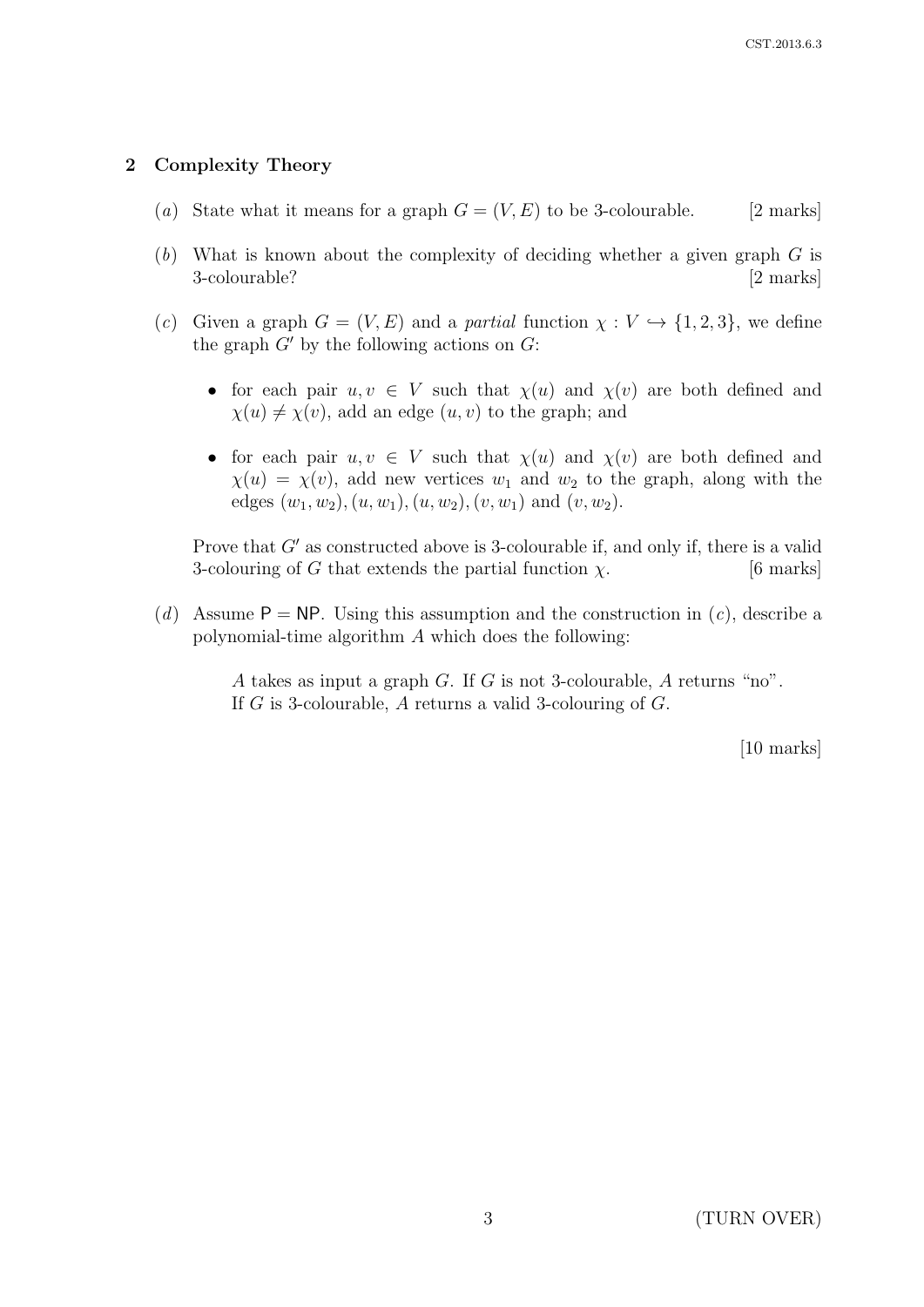### 3 Computation Theory

- (a) What does it mean for a register machine to be *universal*? [4 marks]
- (b) Define what it means for a partial function  $f \in \mathbb{N}^n \rightarrow \mathbb{N}$  to be register machine computable. [3 marks]
- (c) Show that the following functions  $f, g, h, k$  are register machine computable.
	- (i) The partial function  $f \in \mathbb{N} \rightarrow \mathbb{N}$  that is everywhere undefined. [1 mark]

(*ii*) 
$$
g(x_1, x_2) =\begin{cases} x_1 - x_2 & \text{if } x_1 \ge x_2 \\ 0 & \text{if } x_1 < x_2 \end{cases}
$$
 [4 marks]

$$
(iii) \; h(x_1) = \begin{cases} 2^{x_1 - 1} & \text{if } x_1 > 0 \\ \text{undefined} & \text{if } x_1 = 0 \end{cases} \tag{4 marks}
$$

(iv)  $k(x_1, x_2) = 1$  if the register machine program with index  $x_1$ , when started with 0 in all registers, halts in at most  $x_2$  steps; and  $k(x_1, x_2) = 0$  otherwise. [4 marks]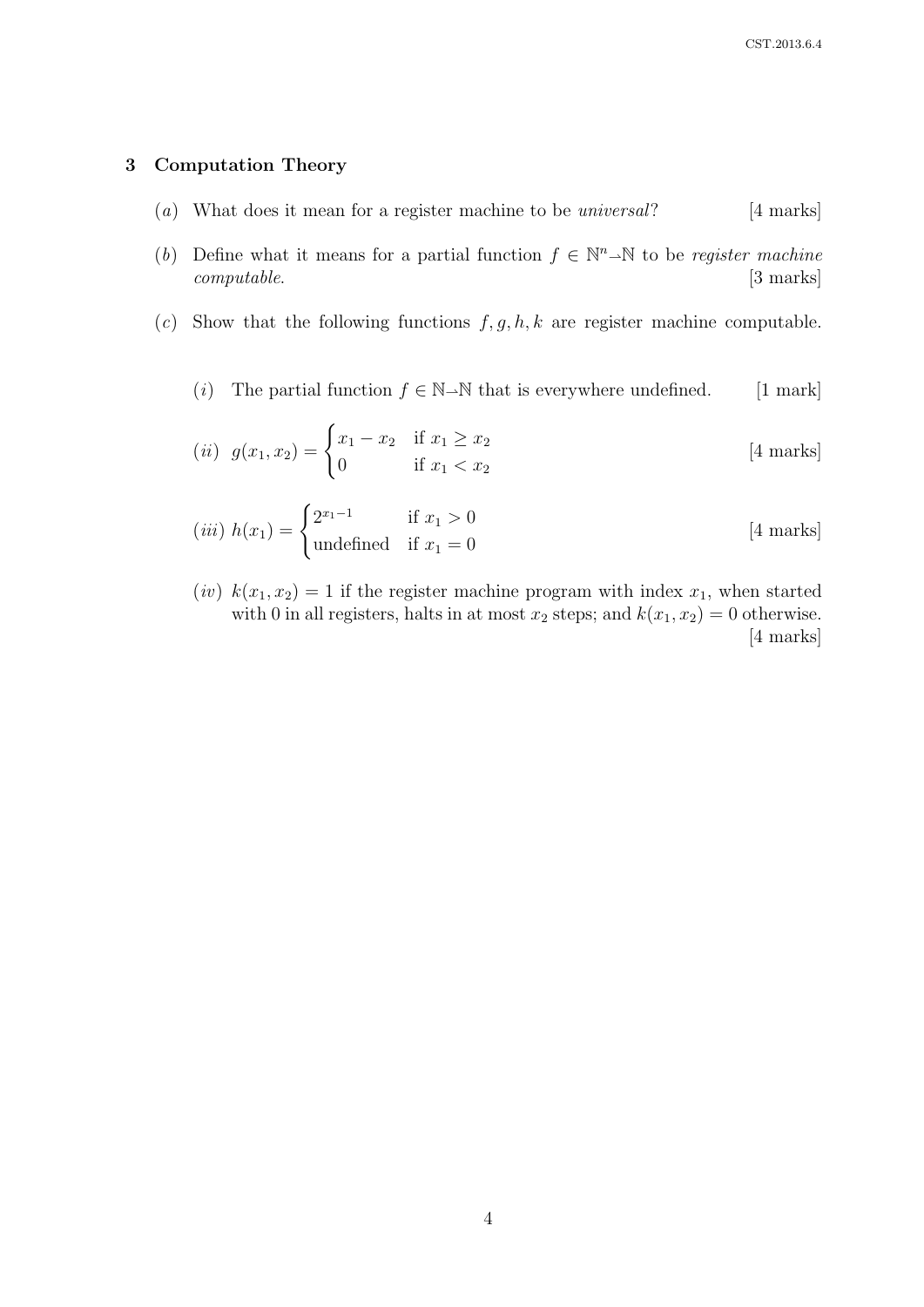### 4 Computation Theory

(a) (i) What does it mean for a  $\lambda$ -term to be a  $\beta$ -normal form? Defining the sets of canonical  $(C)$  and neutral  $(U)$   $\lambda$ -terms by the grammar

$$
C ::= \lambda x. C \mid U
$$

$$
U ::= x \mid U C
$$

show that a  $\lambda$ -term is a  $\beta$ -normal form if and only if it is canonical. [5 marks]

(ii) Carefully stating any standard properties of  $\beta$ -reduction, explain why a λ-term reduces to at most one  $β$ -normal form (up to  $α$ -equivalence).

[4 marks]

(*iii*) Give an example of a  $\lambda$ -term that does not reduce to any  $\beta$ -normal form. [2 marks]

- (b) (i) Define what it means for a closed  $\lambda$ -term F to represent a partial function  $f \in \mathbb{N} \rightarrow \mathbb{N}$ . [4 marks]
	- (ii) The composition of partial functions  $f, g \in \mathbb{N} \rightarrow \mathbb{N}$  is the partial function  $g \circ f = \{(x, z) \mid (\exists y) (x, y) \in f \land (y, z) \in g\} \in \mathbb{N} \text{--} \mathbb{N}$ . Suppose F represents f, G represents g, and f and g are totally defined. Show that  $\lambda x. G(Fx)$ represents  $g \circ f$ . [2 marks]
	- (iii) Give an example to show that  $\lambda x. G(Fx)$  need not represent  $g \circ f$  when f and  $g$  are not totally defined.  $[3 \text{ marks}]$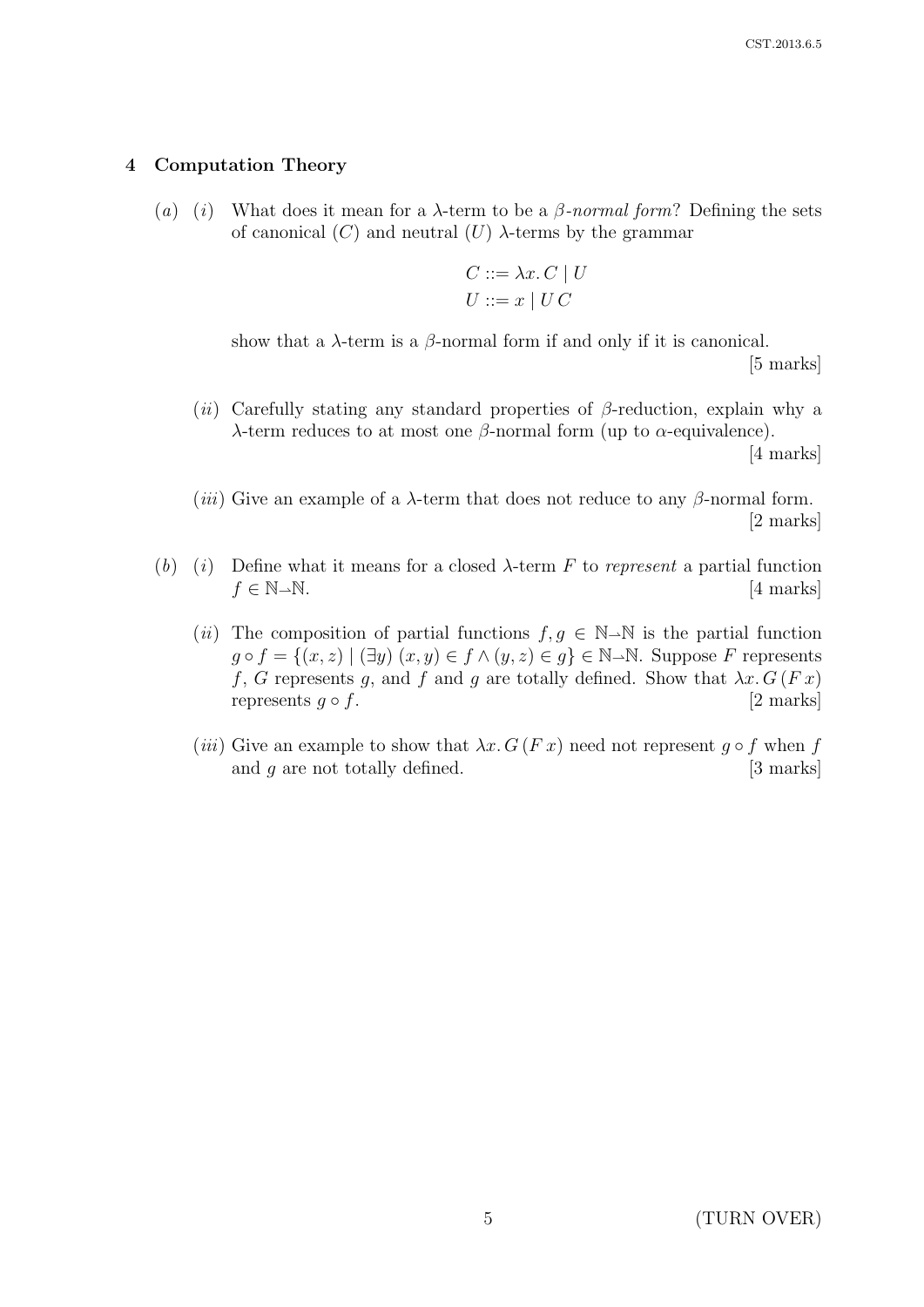## 5 Logic and Proof

- (a) In the context of clause methods in theorem proving, define and discuss the concept of a *pure literal*. [3 marks]
- (b) Use the DPLL method to find a model satisfying the following set of formulas or to prove that no such model exists.

$$
(P \land R) \to Q
$$

$$
\neg (P \land Q \land R)
$$

$$
(R \lor \neg Q) \to P
$$

$$
P \to R
$$

[5 marks]

(c) For each of the following formulas, either exhibit a formal proof (in a sequent or tableau calculus) or exhibit a falsifying interpretation.

$$
\forall x (P(x) \to Q(x)) \to (\exists x P(x) \to \exists x Q(x))
$$
 [6 marks]

$$
({\it ii})
$$

$$
\exists x (P(x) \to Q(x)) \to (\forall x P(x) \to \forall x Q(x))
$$

[6 marks]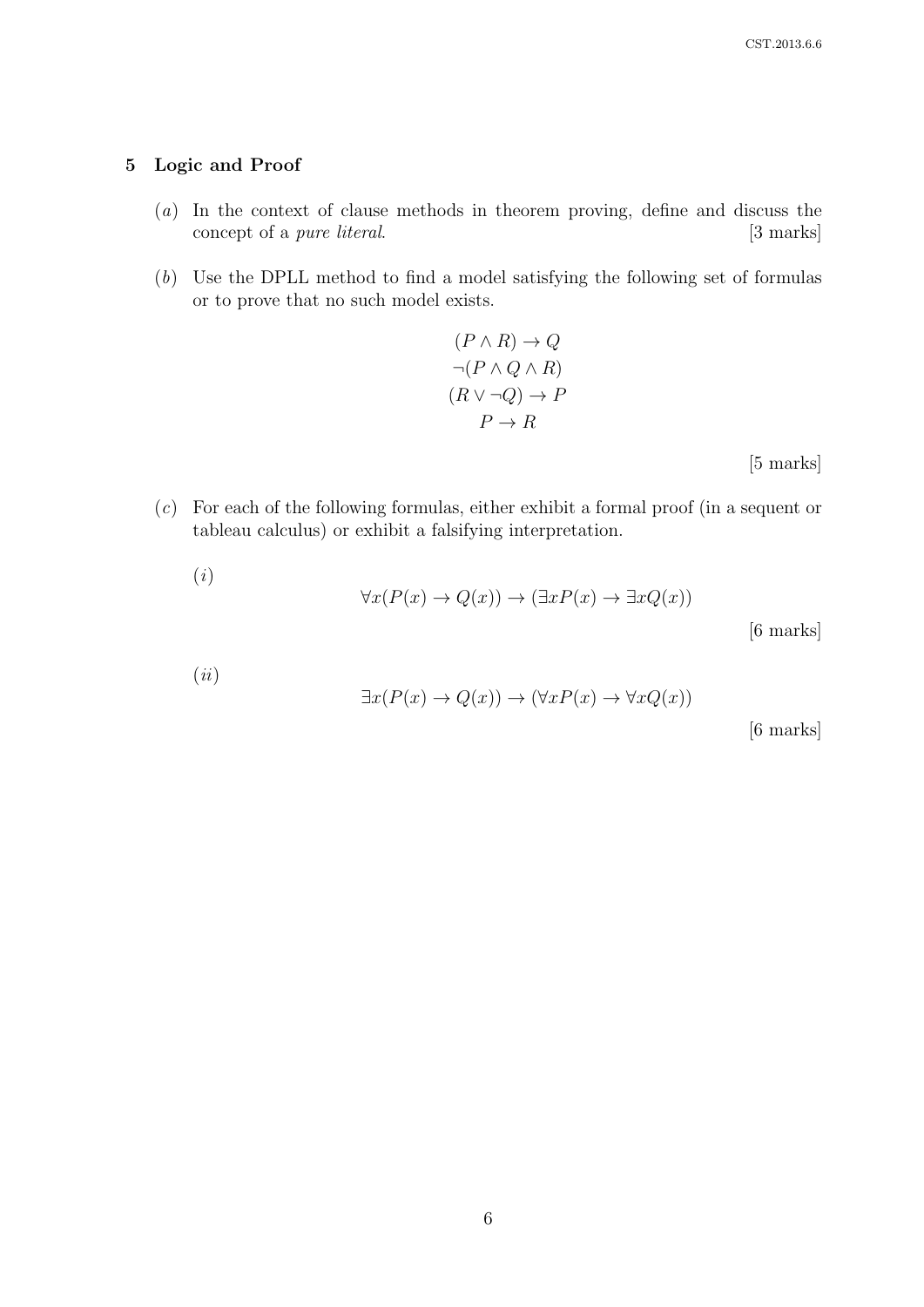## 6 Logic and Proof

- (a) In the context of resolution theorem proving, describe the steps involved in transforming a formula of first-order logic into clause form, briefly justifying each step. [4 marks]
- (b) For each of the following sets of clauses, either derive the empty clause or demonstrate that the set is satisfiable by exhibiting a model. Below, a and  $b$  are constants, while  $x, y$  and  $z$  are variables.
	- (i)

$$
{P(a), P(b)} \qquad {\neg P(x), Q(f(x)), \neg P(y)}\n{\neg Q(z), R(z)} \qquad {\neg Q(x), \neg R(y)}
$$

[8 marks]

 $(ii)$ 

$$
{P(a)} \qquad {\neg P(x), Q(f(x)), \neg P(y)}\n{\neg Q(z), R(z)} \qquad {\neg R(y), \neg P(y)}
$$

[8 marks]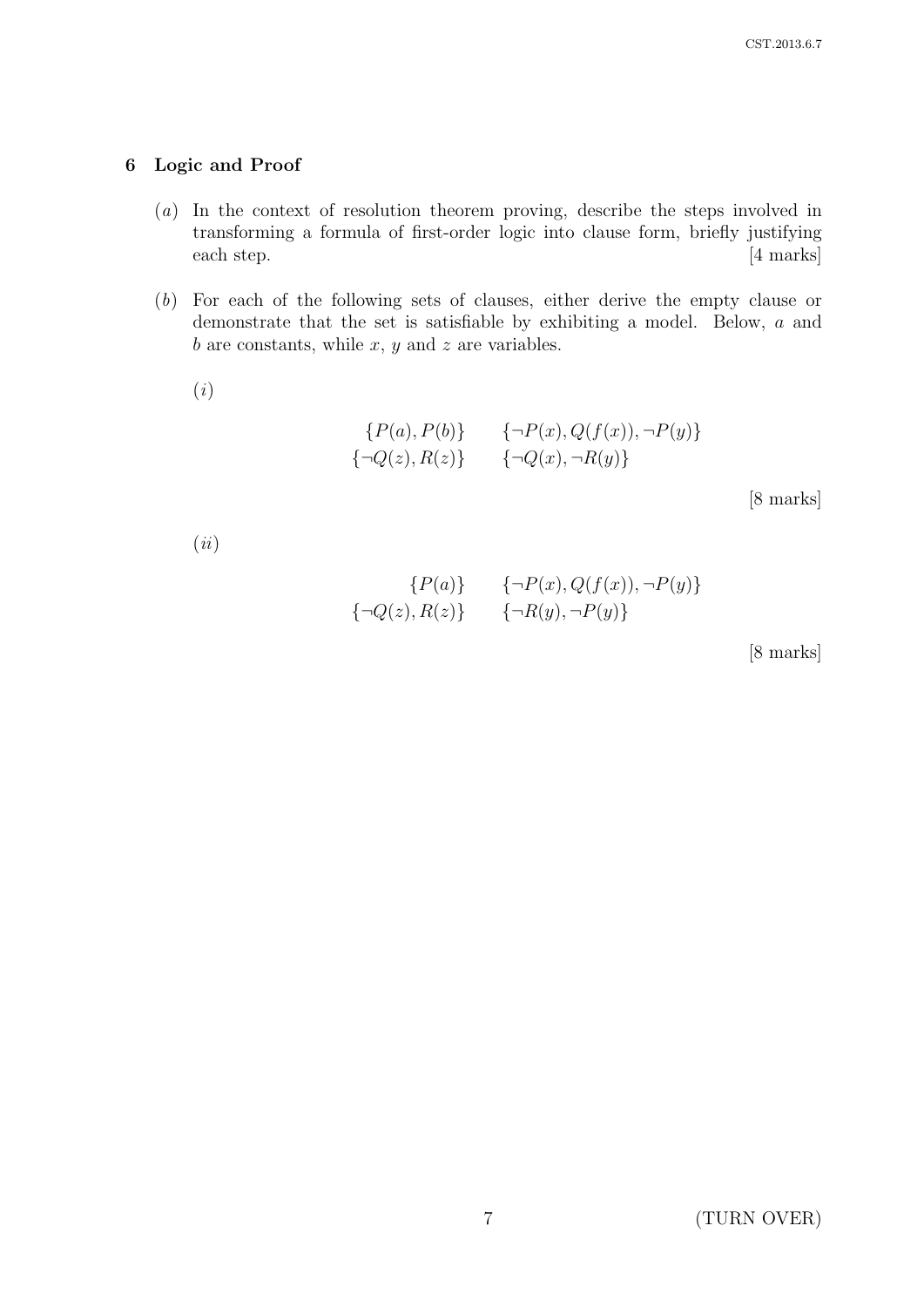#### 7 Mathematical Methods for Computer Science

- (a) For vectors  $u, v \in V$  in linear space  $V = \mathbb{R}^n$  with  $u = (u_1, u_2, \dots, u_n)$ , define the Euclidean norm  $||u||$ , and state the triangle inequality for  $||u + v||$ . [2 marks]
- (b) Define cyclical convolution of two periodic sequences  $f[n]$  and  $g[n]$ . [2 marks]
- (c) If  $\Psi(x)$  is a generating (or "mother") wavelet, give the dyadic shifting and scaling operations that generate her "daughter" wavelets  $\Psi_{jk}(x)$  in terms of dilates j and translates k of  $\Psi(x)$ . [2 marks]
- (d) Why is the dyadic property of wavelets useful for analysing naturally-arising data that often exhibits self-similarity across scales? [2 marks]
- (e) Derive the Fourier series of a periodic triangle wave,  $f(x) = |x|$  for  $x \in [-\pi, \pi]$ [4 marks]
- (f) The Modulation Theorem asserts that if  $f(x)$  has Fourier transform  $F(\omega)$ , then modulating  $f(x)$  at frequency c (multiplying it by  $e^{icx}$ ) simply shifts its transform up by c to become  $F(\omega - c)$ . Prove this, and explain one important practical application of this property. [4 marks]
- $(q)$  Show how Fourier methods enable solution of differential equations such as the following, in which the function  $g(x)$  is known (hence its Fourier transform  $G(\omega)$ can be computed), and  $a, b, c$  are constant coefficients. Derive an expression for  $f(x)$  that solves this differential equation.

$$
a\frac{d^2f(x)}{dx^2} + b\frac{df(x)}{dx} + cf(x) = g(x)
$$

[4 marks]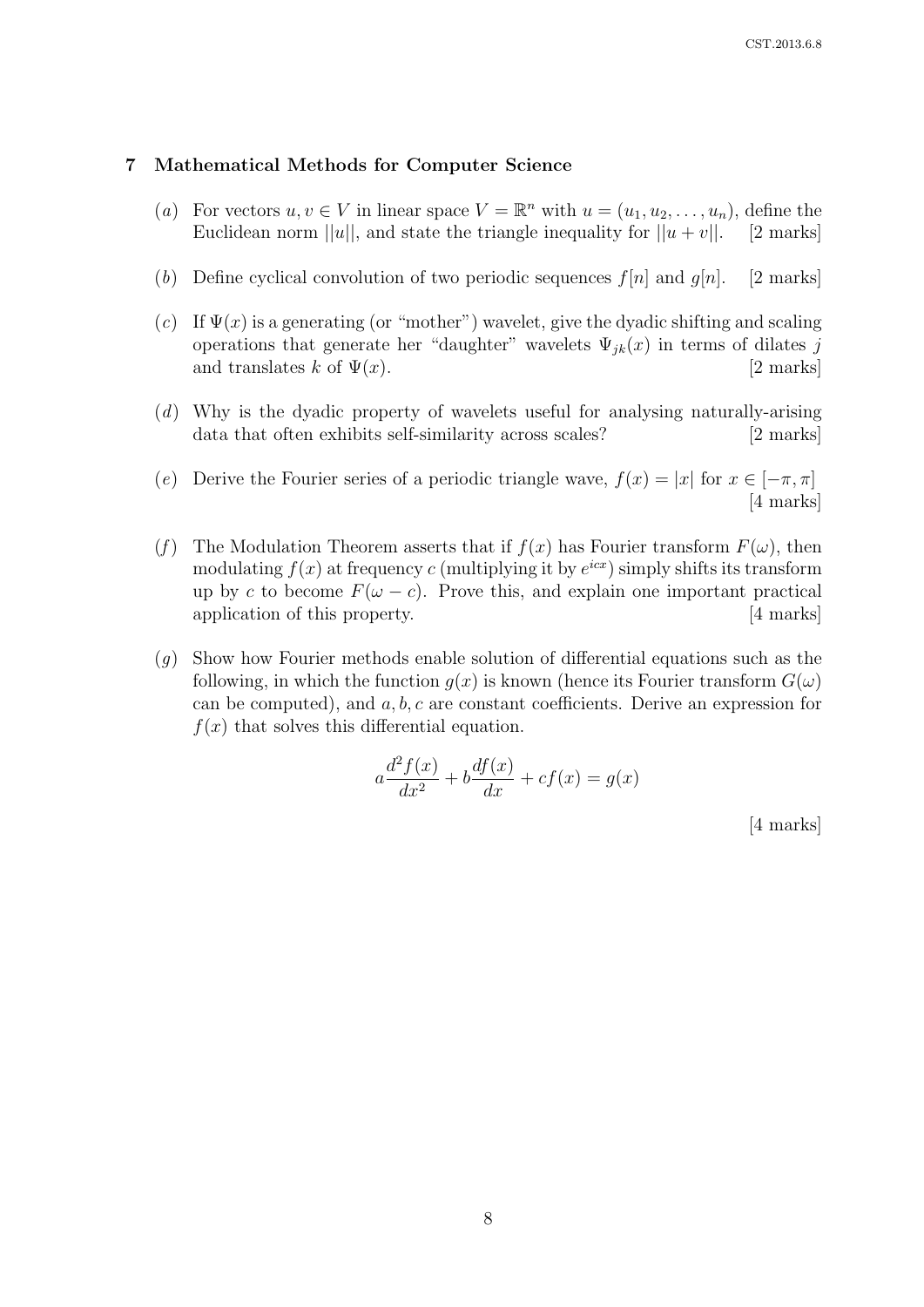#### 8 Mathematical Methods for Computer Science

(a) Given a random variable, X, with mean  $\mu$ , variance  $\sigma^2$  and a constant  $c \geq 0$ prove Chebyshev's inequality in the form

$$
\mathbb{P}(|X - \mu| \ge c) \le \frac{\sigma^2}{c^2}
$$

[5 marks]

(b) Suppose now that X is a random variable taking values in the interval  $[a, b]$  with a mean  $\mu$  and a variance  $\sigma^2$ . Define the function  $f(\alpha) = \mathbb{E}((X-\alpha)^2)$  for  $\alpha \in \mathbb{R}$ and show that  $f(\alpha)$  is minimized by the choice  $\alpha = \mu$ . Show that

$$
f\left(\frac{a+b}{2}\right) = \mathbb{E}((X-a)(X-b)) + \frac{(b-a)^2}{4}
$$

and hence that  $\text{Var}(X) \leq (b-a)^2/4$ . In the case that X is a Bernoulli random variable show that  $\text{Var}(X) \leq 1/4$ . [5 marks]

 $(c)$  Let p be the fraction of computers that are running normally on some network and  $1 - p$  the fraction that need rebooting. Suppose that you test n of the computers choosing independently and without replacement. Let  $X_i$  be the Bernoulli random variable recording the result of the *i*th test for  $i = 1, \ldots, n$ . Write  $P_n = \sum_{i=1}^n X_i/n$  for the proportion of computers in your sample that were found to be running normally and show that

$$
\mathbb{P}(|P_n - p| \ge \epsilon) \le \frac{p(1 - p)}{n\epsilon^2}
$$

if  $p$  is known. However, if  $p$  is unknown show that

$$
\mathbb{P}(|P_n - p| \ge \epsilon) \le \frac{1}{4n\epsilon^2}
$$

[5 marks]

(d) Now suppose that you wish to determine the least sample size n such that

$$
\mathbb{P}(|P_n - p| \ge \epsilon) \le \delta
$$

for given choices of  $\epsilon$  and  $\delta$ . What happens to the value of n as recommended by the Chebyshev inequality in part  $(c)$  in each of the following two cases?

- (*i*) the value of  $\epsilon$  is halved
- (*ii*) the probability  $\delta$  is halved

[5 marks]

9 (TURN OVER)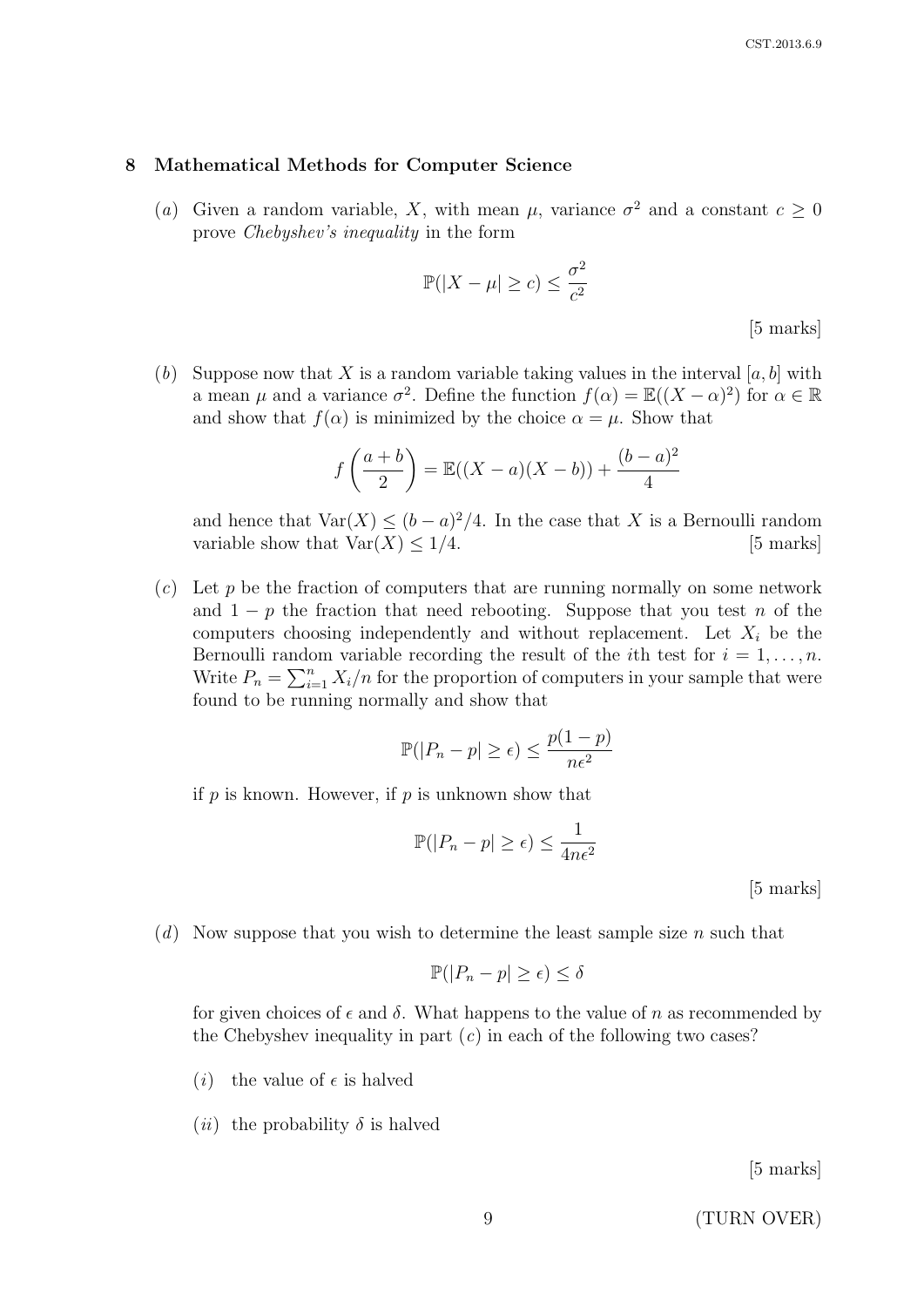#### 9 Semantics of Programming Languages

This question is about a language that is like L1 but with a stack instead of a store.

(a) Consider the following grammars for expressions  $e$  and values  $v$ :

 $e$  ::= push $(e)$  | pop $()$  | skip |  $e_1$  ;  $e_2$  | true | false | if  $e_1$  then  $e_2$  else  $e_3$  $v :=$ skip | true | false.

The configurations for this language are pairs  $\langle e, bs \rangle$  where e is an expression and bs is a finite list of booleans.

The operational semantics of  $push(e)$  and  $pop()$  are defined by the following rules:

$$
\frac{\langle e, bs \rangle \longrightarrow \langle e', bs' \rangle}{\langle \text{push}(\text{true}), bs \rangle \longrightarrow \langle \text{skip}, (\text{true}::bs) \rangle} \quad \frac{\langle e, bs \rangle \longrightarrow \langle e', bs' \rangle}{\langle \text{push}(e), bs \rangle \longrightarrow \langle \text{push}(e'), bs' \rangle}
$$
\n
$$
\frac{\langle e, bs \rangle \longrightarrow \langle e', bs' \rangle}{\langle \text{push}(\text{false}), bs \rangle \longrightarrow \langle \text{skip}, (\text{false}::bs) \rangle} \quad \frac{\langle e, bs \rangle \longrightarrow \langle e', bs' \rangle}{\langle \text{pop}(), b::bs \rangle \longrightarrow \langle b, bs \rangle}
$$

Write down rules for the other language constructs, to define a reasonable operational semantics. [5 marks]

(b) The types for this language are

$$
T \ ::= \ \mathsf{unit} \ | \ \mathsf{bool}
$$

We define a relation  $e: T$  between expressions and types. The types of  $push(e)$ and pop() are given by the following rules:

$$
\cfrac{e:\text{bool}}{\text{push}(e):\text{unit}} \qquad \qquad \cfrac{-}{\text{pop}():\text{bool}}
$$

Write down rules for the other language constructs to define a reasonable type system. [5 marks]

- $(c)$  Consider the following statements:
	- (i) For all pairs of configurations  $\langle e, bs \rangle$ ,  $\langle e', bs' \rangle$ , and all types T: if  $e: T$  and  $\langle e, bs \rangle \longrightarrow \langle e', bs' \rangle$  then  $e': T$ .
	- (*ii*) For all configurations  $\langle e, bs \rangle$  and all types T: if  $e: T$  then either e is a value or there is a configuration  $\langle e', bs' \rangle$  such that  $\langle e, bs \rangle \longrightarrow \langle e', bs' \rangle.$

For each of these two statements, state whether it holds. If it holds, prove it. If it doesn't hold, explain why and suggest a change to the semantics that would make the theorem hold. [10 marks] [10 marks]